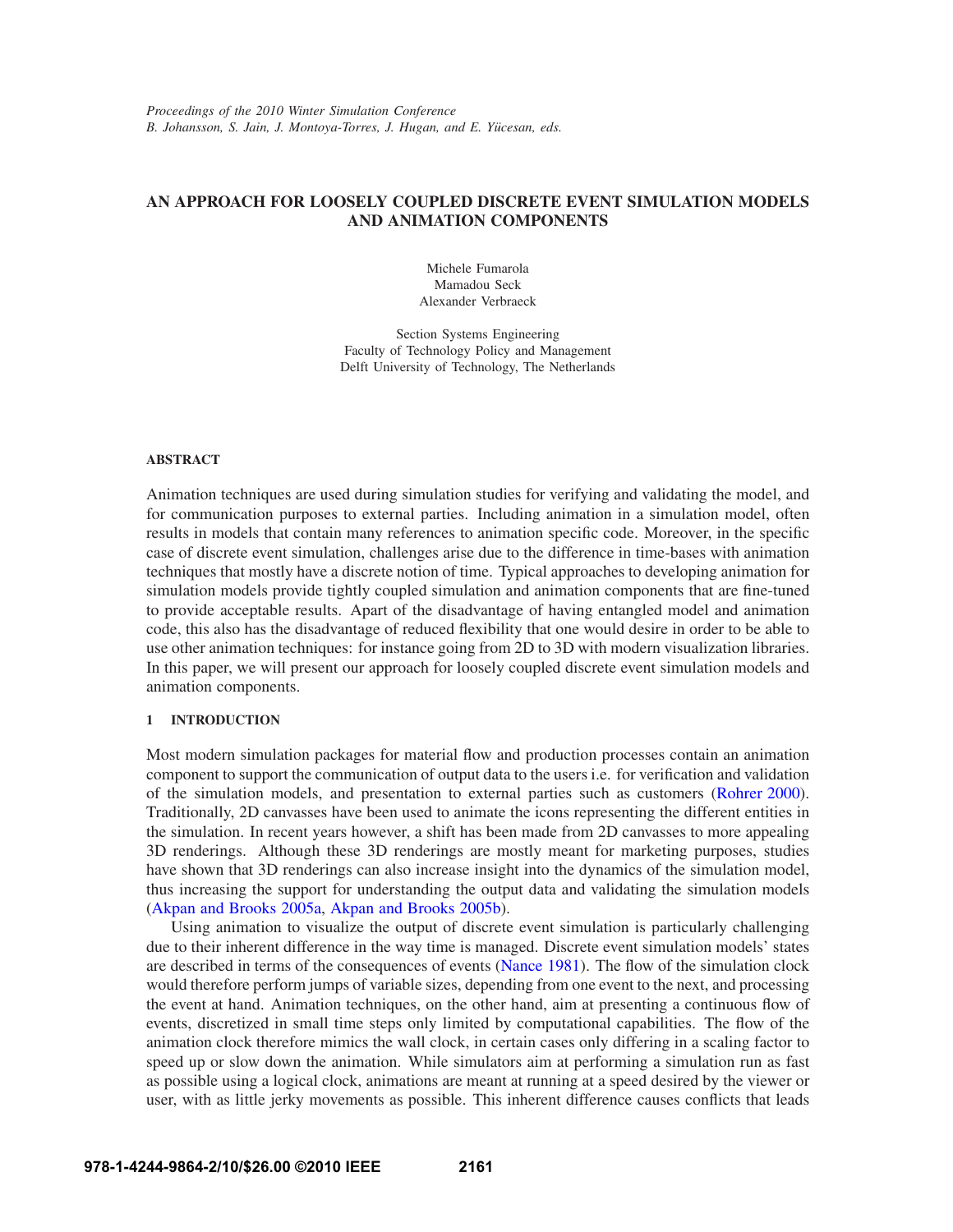to synchronization issues between simulator and animation, and unwanted slowdowns or speedups of the animation.

Traditional approaches for implementing animation components of simulation packages result in tightly coupled environments. Both parts must be aware of specifications of the other part in order to work together in harmony. To achieve this, simulation modelers must often be aware of the visualization part and the other way around: animation designers must cooperate closely with modelers. This results in models containing specific references to the animation, such as references to animation classes in Java libraries (Jacobs, Lang, and Verbraeck 2002), specialized procedures (Caputo, Di Gironimo G, and Marzano 2006), or fully integrated simulation and animation objects (Pegden 2007). This tight coupling can however have multiple disadvantages for flexibility and clarity, clearly lacking separation of concerns. Tightly coupled simulation environments are difficult to adapt to new visualization engines: as visualization engines are rapidly improving, having the flexibility to use a new generation engine can often be interesting. In tightly coupled environments, models contain often too much information meant for the animation, which makes complicated models even harder to understand.

# **2 REQUIREMENTS ANALYSIS**

Throughout the introduction, we have brought forward some issues that arise whenever a discrete event simulator needs to be coupled to animation components. To construct this coupling concessions have to be made to the quality of either the animation (e.g. non-fluent animation) or to the quality of the simulation model (e.g. entangled simulation model and animation code). In most cases, the result that has to be presented (end result) to the final users (i.e. clients) has priority, so that simulation modelers end up by fine-tuning their model code to have an acceptable animation. In commercial packages such as Rockwell Arena<sup>1</sup>, and Applied AutoMod<sup>2</sup> this coupling has already been made by providing existing blocks to users. We, on the other hand, focus on the developers of these building blocks.

Prioritizing the end result leads to inflexible environments and models that lack clarity. Models tend mostly to be big (in terms of lines of code) and complicated: the extra code needed for animation can be considered as a burden. The extra code is often also written with a specific animation component in mind, making the complete environment inflexible, bound to be used with that specific animation component. This is not desired whenever new, more advanced animation components are available. It would therefore be desirable to have a modeling environment where no attention has to be spent on the animation and where new animation components can be easily added. Nonetheless, it would be naïve to think that we could have a simulation environment that understands what the modeler is implementing and creates appropriate animations on-the-fly (although that should be a future we should aim for). However, a clear demarcation of simulation model and animation code can already be considered a step towards both flexibility and clarity.

The requirements for a simulation environment with animation capabilities can therefore be summarized as follows:

- 1. Modelers (developers) and animators should be able to work independently, so that the simulation model does not need to explicitly reference to the animation. This will keep both model and animation code clear and untangled.
- 2. The animation component should be able to cooperate with discrete event simulators.
- 3. The environment should be flexible enough to be able to change animation environment easily.

# **3 RELATED WORK**

Animating simulation models has been studied abundantly thus resulting in a vast collection of literature that cannot and will not be summarized here. We will however focus on the requirements we have set

<sup>&</sup>lt;sup>1</sup>http://www.arenasimulation.com/

<sup>2</sup>http://www.appliedmaterials.com/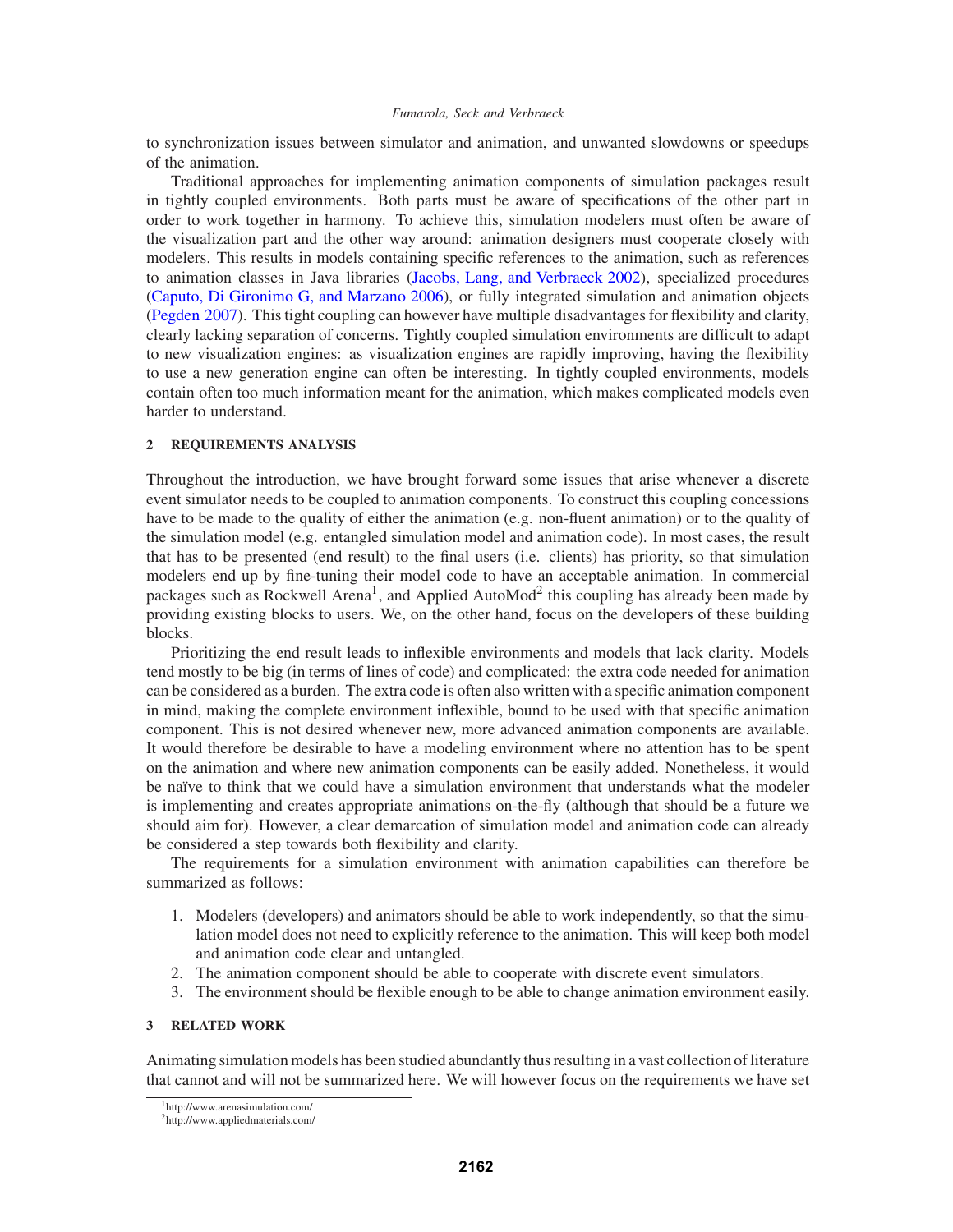to discuss existing research and further narrow our scope by solely concentrating on discrete event simulation models.

In Wainer and Liu (2009) recent work has been discussed on visualization of DEVS models (Discrete Event System Specification formalized in Zeigler and Praehofer (2000). Apart from providing an extensive overview of the animation of DEVS models, they present their work on their CD++ environment coupled to various (popular) 3D visualization environments. To achieve this, they create various types of messages from their simulation runs, which they save and pass to the animation environments. Both their research and the related work they discuss (and similar work such as Rekapalli and Martinez (2007) and Kamat and Martinez (2005)), do not completely satisfy the requirements we set earlier. This is mainly due to coupling of model and animation code, for which the first still contains parts to control the latter.

Focus on separation of concern is given in Ribault et al. (2010) wherein they acknowledge the issue of mixing modeling and instrumentation or data-processing code. Their approach uses aspect oriented design to keep the model code clean to the bare essential. As they have a larger scope than sole animation, they do not fulfill our requirements except the first one. Their approach however, could be worthwhile to explore in order to exploit other advantages presented in their paper.

Other related work is presented by Sarjoughian and Singh (2004) whose use of the MVC pattern together with the façade pattern makes model and view as independent as possible. The choice of the facade patterns helps achieve independencies but still requires specific calls from the model to steer external components. Lastly we must mention recent efforts on web-based simulation (discussed in Page et al. (2000) with current advances presented, among others, in Zhang and Gracanin (2008), Mulligan and Gracanin (2009), and Byrne, Heavey, and Byrne (2010)) as the separation of model and view is indeed one of the advantages of web-based approaches.

### **4 OUR APPROACH**

The approach presented here uses a model probe and a data collector such as a visualizer. The model probe does not put requirements on the data collector that therefore can assume different forms, such as a statistical analysis tool or animation. We will present both components separately and discuss how both parts can be combined.

### **4.1 Model Probe**

The discrete event models used in our approach are defined in the Discrete Event System Specification (DEVS) formalism (Zeigler and Praehofer 2000). In this formalism, two types of models are present, namely atomic models and coupled models. An atomic model has input and output ports to connect with other models and has various transition functions that define the state changes based on events. The state variables are model specific and information considered relevant by the modeler. Coupled models, on the other hand, are solely composed of interconnected atomic models or other coupled models. The input and output ports of coupled models are directly connected to the input or output ports of contained atomic or coupled models. Furthermore, the contained atomic and coupled models can also be connected with eachother by using their input and output ports. Coupled models do not contain state variables of their own. The DEVS formalism has been implemented in the Distributed Simulation Object Library (DSOL) (Jacobs 2005) as DSOL ES-DEVS <sup>3</sup> (Seck and Verbraeck 2009). In this Java-library, every atomic or coupled model has to be derived from the appropriate classes. Figure 1 clarifies how a conceptual DEVS model relates to its implementation in DSOL ES-DEVS by presenting a partial class diagram.

In traditional DEVS models, the flow of information goes solely through the ports, including data for statistics gathering and animation. In approaches such as discussed by Wainer and Liu (2009), a trace file is generated by outputting data at points of interest. To fulfill our first requirement however, we would want a clear demarcation of model and animation code, preferably having no reference

<sup>3</sup>Distributed under a BSD-style license and available at http://simulation.tudelft.nl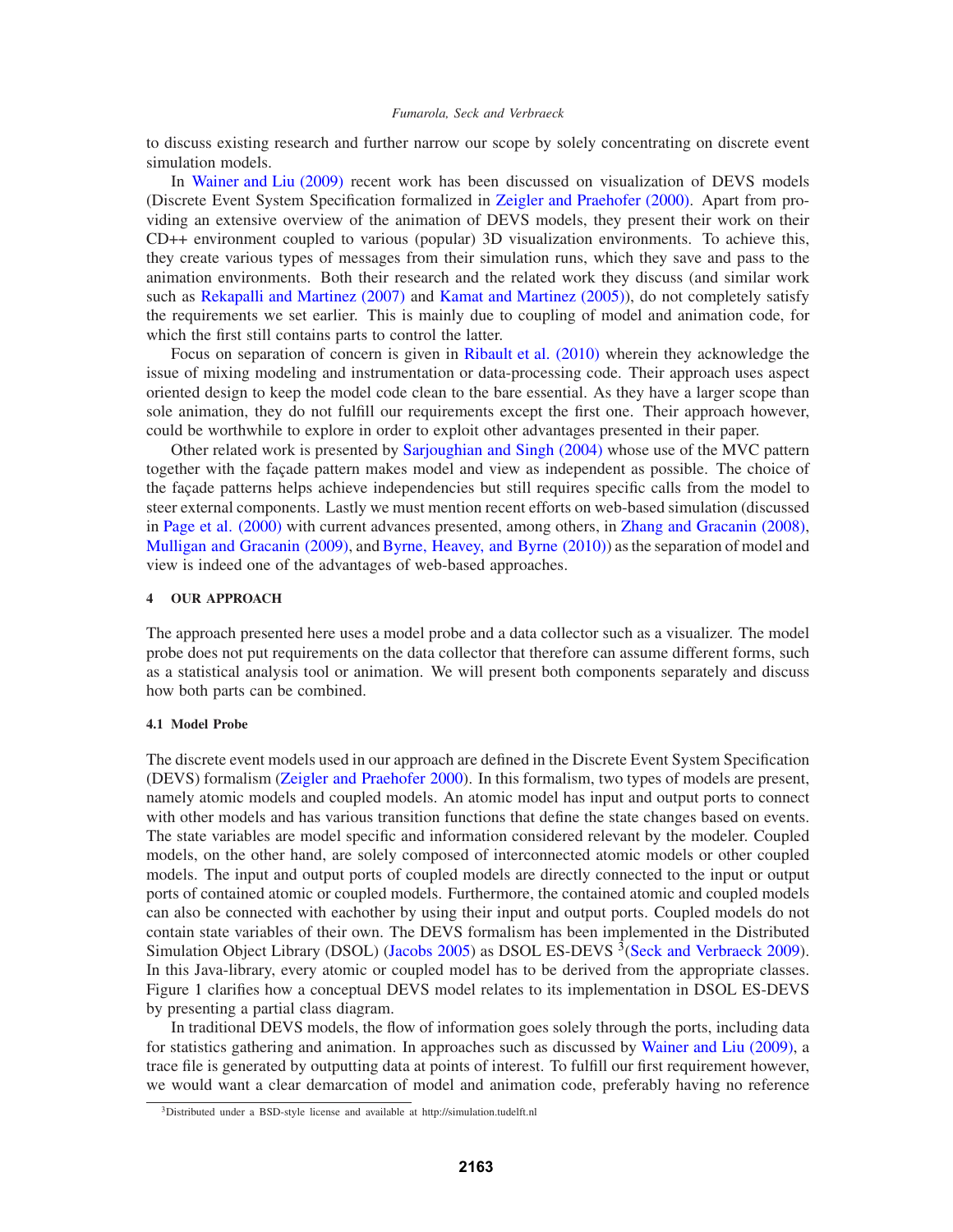*Fumarola, Seck and Verbraeck*



Figure 1: The Ping-Pong example model (Zeigler and Praehofer 2000) (A) implemented in the DSOL ES-DEVS library (B).

to animation components. This avoids entangled model and animation code that makes the whole more difficult to understand and maintain. To attain this, we have constructed the model probe: an approach that exploits Java's reflection capabilities and the publish-subscribe mechanism.

The abstract atomic model and coupled model classes are both derived from the AbstractDEVSModelclass that exploits the Java's reflection mechanism to collect every variable that is part of a given instantiation of a class. The collection happens as follows:

```
public static Set<SerializableField> getAllFields(final Class<?> clazz,
    final Set<SerializableField> result)
{
    Field[] fields = clazz.getDeclaredFields();
    for (int i = 0; i < fields.length; i++)
    {
        result.add(new SerializableField(fields[i]));
    }
    if (clazz.getSuperclass() != null)
    {
        return getAllFields(clazz.getSuperclass(), result);
    }
    return result;
}
```
The state can be deduced by taking the subset of the variables contained by this object. This subset must be taken as the object also contains variables that are useful for the internal logic of the DEVS implementation. Careful consideration is therefore needed to differentiate state variables from variables inherited from parent classes. This problem can however be tackled by taking the complete collection of variables and subtracting variables inherited from parent classes, those that therefore are not part of the state variables of the model. In Java this can be achieved as follows:

private void createStateFieldSet()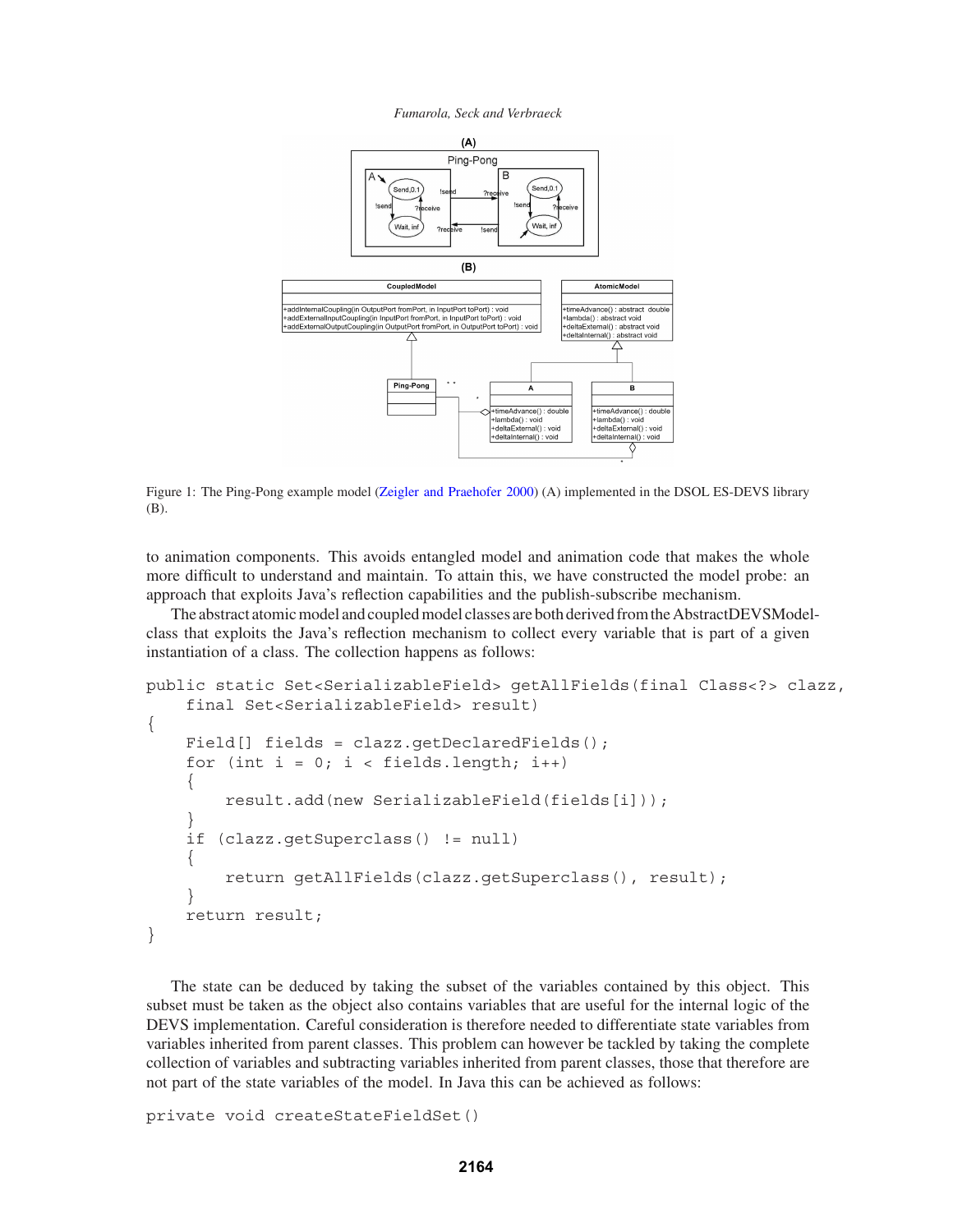```
{
    Set<SerializableField> fieldSet = getAllFields(this.getClass());
    if (this instanceof AtomicModel)
    {
        fieldSet.removeAll(AbstractDEVSModel.atomicFields);
     else if (this instanceof CoupledModel)
    {
        fieldSet.removeAll(AbstractDEVSModel.coupledFields);
    } else
    {
        fieldSet.removeAll(AbstractDEVSModel.abstractDEVSFields);
    }
    AbstractDEVSModel.stateFieldMap.put(this.qetClass(), fieldSet);
}
```
Once the set of state variables has been determined, events can be fired that inform subscribed objects at each state change. To publish the state, different implementations are needed for atomic models and coupled models. Atomics models need only to publish their own state, thus firing the local set of state variables. Coupled models, on the other hand, have a state that is contained in the atomic and coupled models. Due to the hierarchical structure, this can be achieved by having a recursive function as follows:

```
public void publishState()
{
    for(AbstractDEVSModel adm : this.modelComponents)
        adm.publishState();
}
```
### **4.2 Animation**

The animation component, which needs to be coupled to the simulation environment, is able to receive event changes by subscribing to the appropriate event generator. Once this has been done, the choice remains on what to do with these events. Although we have chosen to use the event changes for animation, one can choose to run statistical analyses with the data, or other undetermined purposes. In either case, we can define two ways of using the data: inside or outside the simulation environment.

Simulation environment with an embedded animation component are mostly compiled into a single executable. This practically means in our case implementing the animation component in Java. To achieve this, a class can be specified that receives the events and displays them in whatever way is desired to the user. This type of animation component can be useful for quick and easy ways of presenting the behavior of the model, such as in the debugging and verification stage.

Outside animation components grant much more flexibility for the animation component as it is completely decoupled for the simulation environment. To achieve this, a straightforward solution would be a network socket connection. In the simulation environment, an internet component has to be defined that receives the state changes and transforms them using a communication protocol. At the other end of the network connection, the same protocol will therefore be used to interpret the messages for animation purposes. The implementation of the animation can herewith be real-time or post-run, depending on the requirements for the animation. In either case, this fulfills our second requirement to be able to animate discrete event simulation. The third requirement is finally fulfilled by defining the intermediate language between simulation and animation component that is used to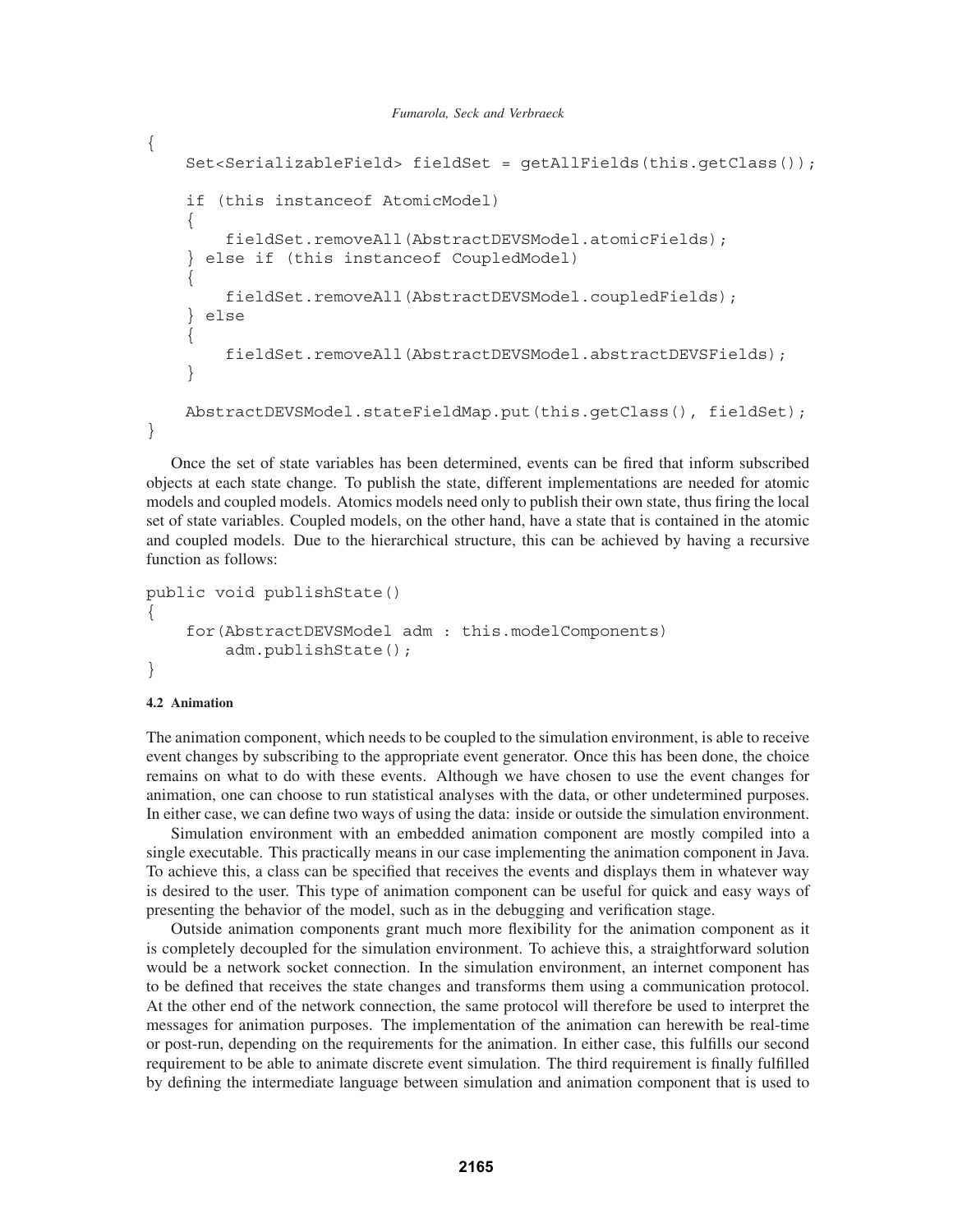communicate the state changes. This allows us to define new animation components as long as they can interpret the intermediate language.

In Figure 2 we can see how a typical setup can look like with animation components outside the simulation environment. The simulation model can run on a single server with a subscribed object that creates messages to send over a network. The visualizers, or other interested data collectors, can run on various different computers and connect to the server through a network. This loosely coupled architecture can be interesting whenever the simulation model or visualization component is computationally heavy.



Figure 2: A diagram of the loosely coupled architecture.

# **5 EXAMPLE: 3D ANIMATION OF AN AUTOMATED CONTAINER TERMINAL**

Container terminals provide a hub between marine and land transportation of standardized containers. Container terminals focus on two main services: load and unload container from and to vessels, barges, trucks and trains; and providing storage facility for containers. To face the continually increasing demand of these services, container terminal operators are on a constant lookout for increasing the efficiency of their container terminals. Automation has gained popularity in recent years as it provides the possibility of increasing the volumes that a container terminal can handle. However, thorough analysis is needed to design automated container terminals, which is mainly done by constructing simulation models.

To simulate automated container terminals, we built a component based model in DEVS modeling framework (Fumarola, Seck, and Verbraeck 2010) using the DSOL ES-DEVS library. To visualize the output of the simulation, we used a 2D canvas in Java to output raw data from the model, and we developed a 3D virtual environment to output a more refined animation that can be used for presentation purposes. The construction of both 3D visualization and simulation model is performed based on CAD drawings that conform to specific requirements. The creation of 3D environments and simulation models based on CAD drawings can be conducted in several ways. Whyte et al. (2000) presents three distinct ways that can be used to create solely 3D environments, thus not mentioning simulation models. The approaches are the library approach, the direct translation, and finally the database approach. The library approach uses a library of components that contains blocks that can be used in a 2D drawing and 3D models that represent the appropriate mapping. On the other hand, the simple translation purely transforms the CAD drawing to a 3D model. The CAD drawings have to be made directly in 3D which can therefore be use directly in a visualization environment. Lastly, the database approach uses a central database with a description of an object from which a 3D model and a CAD drawing can be extracted. Taking into consideration that we are not only interested in a 3D environment, but also in constructing a simulation model, we can argue that a library approach is best fit for constructing the components that both the 3D environment as the simulation model have in common (e.g. the cranes and vehicles) and use a form of direct translation for parts that are only needed for visualization (e.g. road lining). This approach allows also the re-use of existing components, which reduces time and efforts needed to construct the 3D environment. This approach has been realized by creating an intermediate XML file that extracts the needed information from a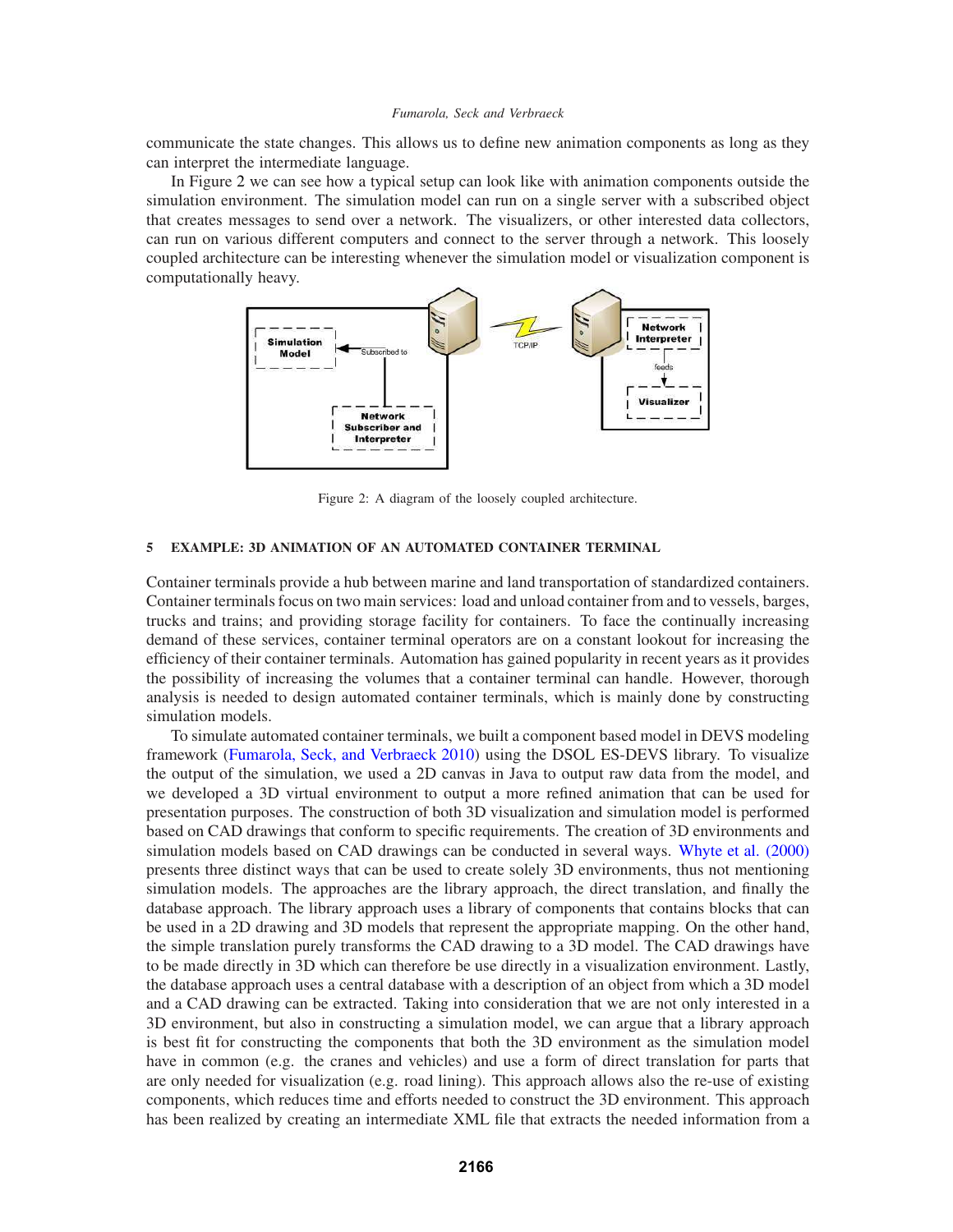CAD drawing. This files is used as input to the simulation server and the visualization clients. Both server and client will hereafter query the component library to construct the simulation model and visualization. This architecture is schematized in Figure 3.

To use the data from the model probe for animation, we have chosen to implement a post-run animation. This is described in Strassburger et al. (2005) and basically functions as a recorder of events that are used for animation in a later stage. Again in Strassburger et al. (2005) however, mechanisms have been defined to implement temporally parallel coupling between simulation and animation with variable buffer size. These mechanisms could be implemented in our case as well. The rationale behind the choice for a post-run animation is given by the advantages this approach brings to the users. By having a recording of a complete simulation run, users can navigate easily through the whole run. Fast forward, skip and repeat become easily manageable operations that possibly support users in the process of understanding the simulation output. However not a strict requirement, simulators should in this case be able to complete a run in a relatively short amount of time.

The animation component is loosely coupled with the simulation component through a TCP/IP connection. It receives messages containing the state changes of the simulation run. The animation component has therefore to construct the animation from these state changes. This can for instance be achieved through linear interpolation, or any other higher degree function that can describe the trajectory, based on the context of the animation. This allows us to animate cranes and vehicles, and to change the positions of containers. As all states are saved, it is also possible to skip to a specific instance of the simulation run as well as repeating passed events.



Figure 3: The schematized view of the architecture: we generate an intermediate XML from a CAD drawing; the XML file is used as input for the simulation server and the visualization client; the simulation server and visualization client request the needed components from the component library; the simulation server has a build-in 2D Java canvas visualization; the visualization client has a more sophisticated 3D virtual environment with animation.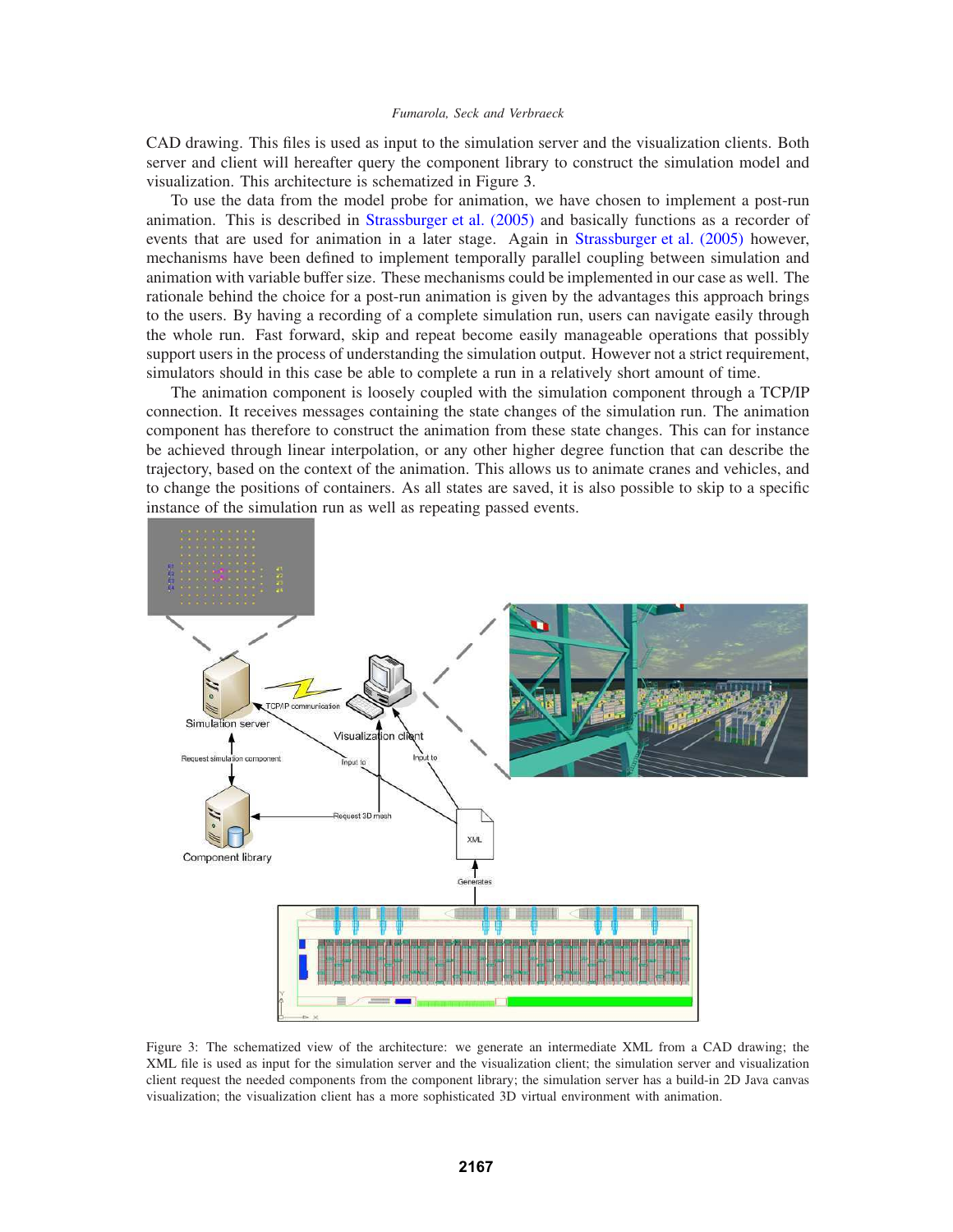### **6 CONCLUSIONS**

In our research we have encountered the need of having a clear separation between simulation models and external components, such as animation components. Furthermore, we required the flexibility of being able to change animation components as seen fit in simulation projects. To achieve this, we first developed a model probe that works on every model developed in our DSOL ES-DEVS library without the need of the modeler to intervene on its workings. Hereafter, we studied how the flow of data produced by the model and captured by the model probe can be used for animation purposes. This resulted in an approach satisfing the requirements set forth in Section 1.

To illustrate our approach, we have shown how it has been used for animating a model for automated container terminals. The raw visualization of the output data of the model has been visualized in a simple 2D Java canvas, while an elaborate animation has been constructed in a separate 3D virtual environment. This showed the applicability of our approach and the flexibility that can be achieved.

### **REFERENCES**

- Akpan, J. I., and R. J. Brooks. 2005a. Experimental investigation of the impacts of virtual reality on discrete-event simulation. In *Proceedings of the 2005 Winter Simulation Conference*, ed. M. E. Kuhl, N. M. Steiger, F. B. Armstrong, and J. A. Joines, 1968–1975. Piscataway, New Jersey: Institute of Electrical and Electronics Engineers, Inc.
- Akpan, J. I., and R. J. Brooks. 2005b. Practitioners perception of the impacts of virtual reality on discrete-event simulation. In *Proceedings of the 2005 Winter Simulation Conference*, ed. M. E. Kuhl, N. M. Steiger, F. B. Armstrong, and J. A. Joines, 1976–1984. Piscataway, New Jersey: Institute of Electrical and Electronics Engineers, Inc.
- Byrne, J., C. Heavey, and P. Byrne. 2010. A review of web-based simulation and supporting tools. *Simulation Modelling Practice and Theory* 18:253–276.
- Caputo, F., G. Di Gironimo G, and A. Marzano. 2006. A structured approach to simulate manufacturing systems in virtual environment. In *XVIII Congreso International de Ingenieria Grafica*.
- Fumarola, M., M. Seck, and A. Verbraeck. 2010. A DEVS component library for simulation-based design of automated container terminals. In *Proceedings of the 3rd International ICST Conference on Simulation Tools and Techniques*. Institute for Computer Sciences, Social-Informatics and Telecommunications Engineering.
- Jacobs, P. 2005. *The D-SOL simulation suite enabling multi-formalism simulation in a distributed context*. Ph. D. thesis, Delft University of Technology.
- Jacobs, P., N. Lang, and A. Verbraeck. 2002. D-SOL; a distributed Java based discrete event simulation architecture. In *Proceedings of the 2002 Winter Simulation Conference*, ed. E. Yücesan, C.-H. Chen, J. L. Snowdon, , and J. M. Charnes, 793–800. Piscataway, New Jersey: Institute of Electrical and Electronics Engineers, Inc.
- Kamat, V., and J. Martinez. 2005. Dynamic 3D visualization of articulated construction equipment. *Journal of Computing in Civil Engineering* 19:356–368.
- Mulligan, G., and D. Gracanin. 2009. A comparison of soap and rest implementations of a service based interaction independence middleware framework. In *Proceedings of the 2009 Winter Simulation Conference*, ed. M. Rossetti, R. Hill, B. Johansson, A. Dunkin, and R. Ingalls, 1423–1432. Piscataway, New Jersey: Institute of Electrical and Electronics Engineers, Inc.
- Nance, R. 1981. The time and state relationships in simulation modeling. *Communications of the ACM* 24:173–179.
- Page, E., A. Buss, P. Fishwick, K. Healy, R. Nance, and R. Paul. 2000. Web-based simulation: revolution or evolution. *ACM Transactions on Modeling and Computer Simulation* 10:3–17.
- Pegden, C. 2007. SIMIO: a new simulation system based on intelligent objects. In *Proceedings of the 2007 Winter Simulation Conference*, ed. S. Henderson, B. Biller, M.-H. Hsieh, J. Shortle, J. Tew, and R. R. Barton, 2293–2300. Piscataway, New Jersey: Institute of Electrical and Electronics Engineers, Inc.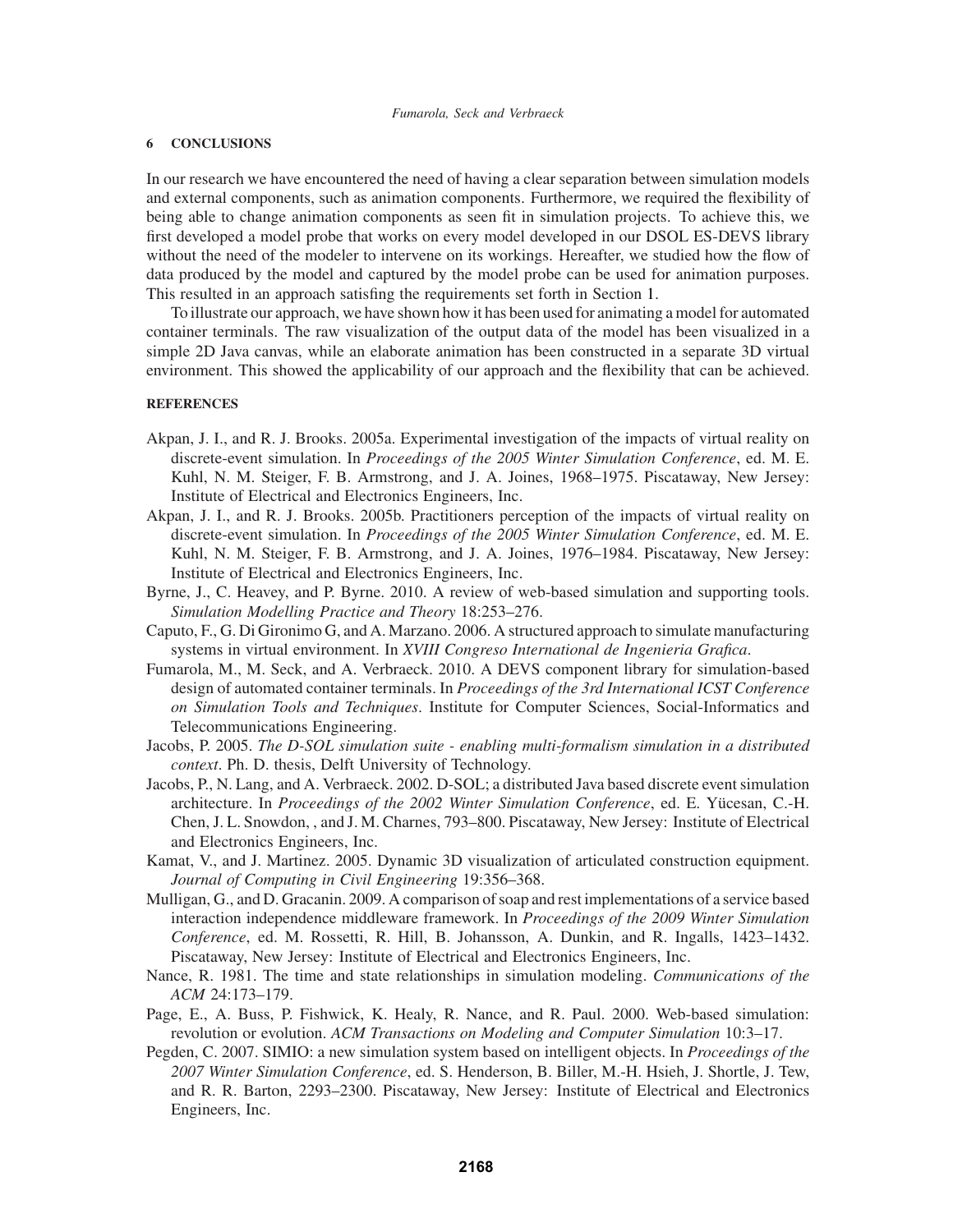- Rekapalli, P., and J. Martinez. 2007. A message-based architechture to enable runtime user interaction on concurrent simulation-animations of construction operations. In *Proceedings of the 2007 Winter Simulation Conference*, ed. S. Henderson, B. Biller, M.-H. Hsieh, J. Shortle, J. Tew, and R. R. Barton, 2028–2031. Piscataway, New Jersey: Institute of Electrical and Electronics Engineers, Inc.
- Ribault, J., O. Dalle, D. Conan, and S. Leriche. 2010. OSIF: a framework to instrument, validate, and analyze simulations. In *Proceedings of the 3rd International ICST Conference on Simulation Tools and Techniques*. Institute for Computer Sciences, Social-Informatics and Telecommunications Engineering.
- Rohrer, M. 2000. Seeing is believing: The importance of visualization in manufacturing simulation. In *Proceedings of the 2000 Winter Simulation Conference*, ed. J. Joines, R. Barton, K. Kang, and P. Fishwick, 1211–1216. Piscataway, New Jersey: Institute of Electrical and Electronics Engineers, Inc.
- Sarjoughian, H., and R. Singh. 2004. Buidling simulation modeling environments using systems theory and software architecture principles. In *Proceeindgs of the Advanced Simulation Technology Symposium*.
- Seck, M., and A. Verbraeck. 2009, July. DEVS in DSOL: Adding DEVS operational semantics to a generic event-scheduling simulation environment. In *Proceedings of SCS 2009 Summer Computer Simulation Conference*. The Society for Computer Simulation International.
- Strassburger, S., T. Schulze, M. Lemessi, and G. Rehn. 2005. Temporally parallel coupling of discrete simulation systems with virtual reality systems. In *Proceedings of the 2005 Winter Simulation Conference*, ed. M. E. Kuhl, N. M. Steiger, F. B. Armstrong, and J. A. Joines, 1949–1957. Piscataway, New Jersey: Institute of Electrical and Electronics Engineers, Inc.
- Wainer, G., and O. Liu. 2009. Tools for graphical specification and visualization of DEVS models. *Simulation* 85:131–158.
- Whyte, J., N. Bouchlaghem, A. Thorpe, and R. McCaffer. 2000. From cad to virtual reality: modelling approaches, data exchange and interactive 3d building design tools. *Automation in Construction* 10:43–55.
- Zeigler, B. P., and H. Praehofer. 2000. *Theory of modeling and simulation*. Academic Press.
- Zhang, X., and D. Gracanin. 2008. Service-oriented-architecture based framework for multi-user virtual environments. In *Proceedings of the 2008 Winter Simulation Conference*, ed. S. Mason, R. Hill, L. Monch, O. Rose, T. Jefferson, and J. Fowler, 1139–1147. Piscataway, New Jersey: Institute of Electrical and Electronics Engineers, Inc.

### **AUTHOR BIOGRAPHIES**

**MICHELE FUMAROLA** is a Ph.D. researcher in the Systems Engineering Group of the Faculty of Technology, Policy and Management of Delft University of Technology. He received his M.Sc. in computer science from Hasselt University in Belgium. His current research interests are simulation and serious gaming. His email address is  $\leq m$ . fumarola@tudelft.nl> and his website is <http://www.tudelft.nl/mfumarola>.

**MAMADOU SECK** is an assistant professor in the Systems Engineering Group of the Faculty of Technology, Policy and Management of Delft University of Technology. He received his Ph.D. degree and his M.Sc. from the Paul Cézanne University of Marseille, and his M.Eng. from Ecole Polytechnique Universitaire de Marseille, France. His research interests include modeling and simulation formalisms, dynamic data driven simulation, human behavior representation and social simulation, and agent directed simulation. His e-mail address is  $\langle m, \text{seck}(\theta) \rangle$  and his website is <http://www.tudelft.nl/mseck>.

**ALEXANDER VERBRAECK** is a full professor in Systems and Simulation in the Systems Engineering Group of the Faculty of Technology, Policy and Management of Delft University of Tech-